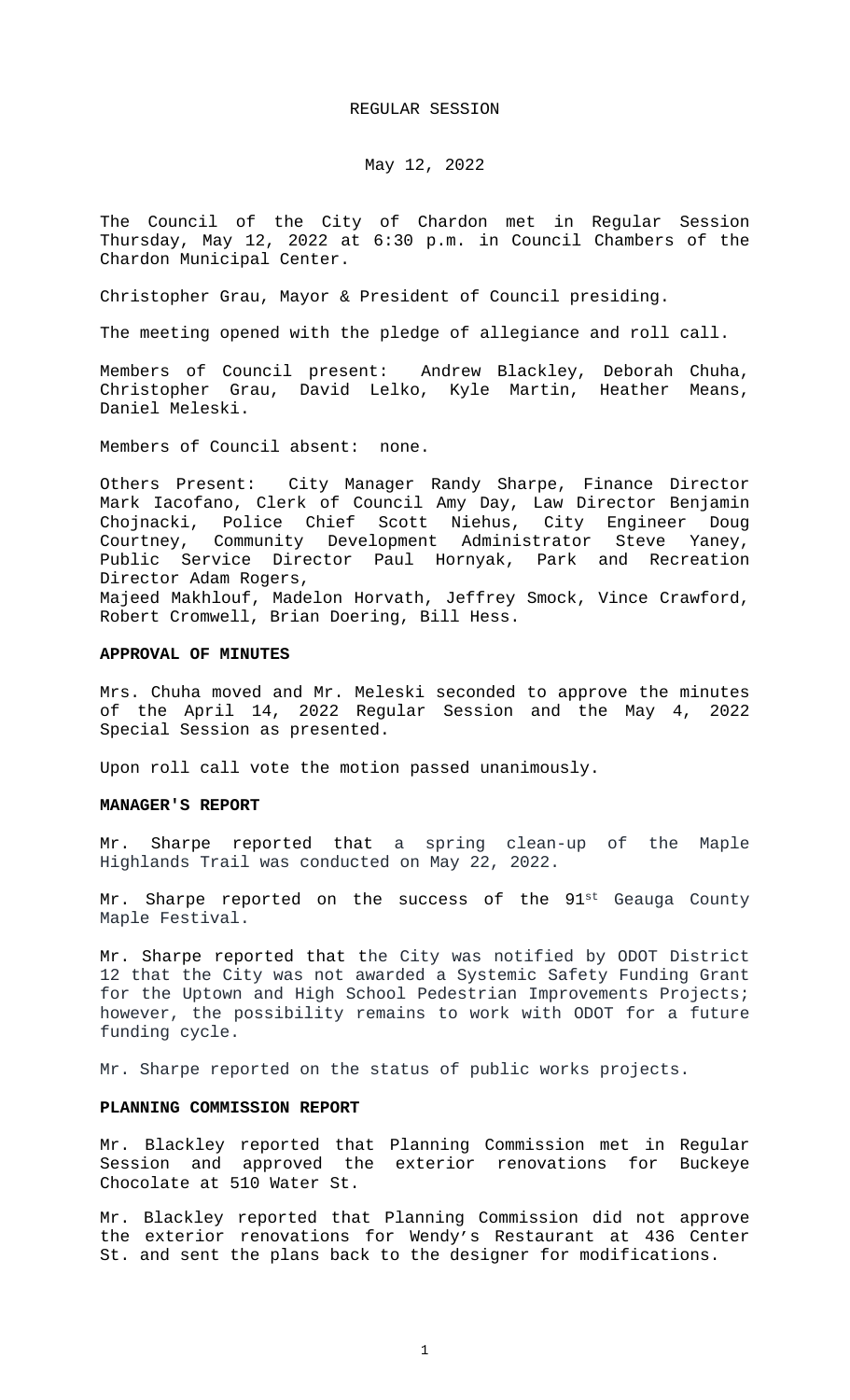### **COUNCIL COMMITTEE REPORTS**

#### **Economic Development**

Committee members, Mr. Martin and Ms. Means, reported on a Retail Academy Workshop recently attended by Committee members and staff.

Ms. Means presented art layouts for banners and signage at 106 Water Street as a way to support the rental of the theater and 106 Water Street. She reported on the efforts of Thrive, adding that promoting arts and culture is part of economic development, and she asked Council to support the purchase of signs and banners at a cost of \$1,345.

Mr. Blackley moved and Mrs. Chuha seconded to authorize the City Manager to spend up to \$1,500 on banners and signage as proposed by Councilman Means. Upon roll call vote the motion passed unanimously.

Ms. Means moved and Mrs. Chuha seconded to waive the \$100 sign permit. Upon roll call vote the motion passed unanimously.

Ms. Means presented a proposal for the Giving Garden mural prepared by Elliott Miller. She stated that if Council approves of the design, Mr. Miller will begin painting on May 13<sup>th</sup>.

Mr. Blackley moved and Mr. Meleski seconded to authorize Elliott Miller to start the mural as soon as possible. Upon roll call vote the motion passed unanimously.

### **Service Committee**

Mr. Lelko reported that the Committee met and discussed the 2022 sidewalk maintenance program, with 2022 being the first year that the City would take over the program, starting with Zone 1. The original estimate for the sidewalk repair was budgeted at approximately \$50,000, but the updated estimate is \$148,000 due to the increased cost of construction, and sidewalks being in worse shape than anticipated. The sidewalk maintenance fund has the funds to cover the cost, but a remaining question is how to handle these scenarios in the future.

Mr. Lelko reported that the Committee discussed instances in the municipal cemetery where grave sites lack permanent markers. The Committee discussed addressing these situations on an individual basis and giving people at least a year to purchase a permanent marker.

Mr. Lelko reported that the Committee received an update on the traffic count program.

Mr. Lelko reported that that the Committee discussed installing new sidewalk at the vacant properties of 362 and 366 Center Street, noting that the sidewalks will be installed closer than usual to the street because of the difficulty in obtaining sidewalk easements.

## **Park & Recreation Board**

Mrs. Chuha reported that at the last Board meeting, the Recreation Director reported on the opening of the pool and summer programs. The Board Recreation Director also requested input from the Board regarding free memberships at the pool for City staff.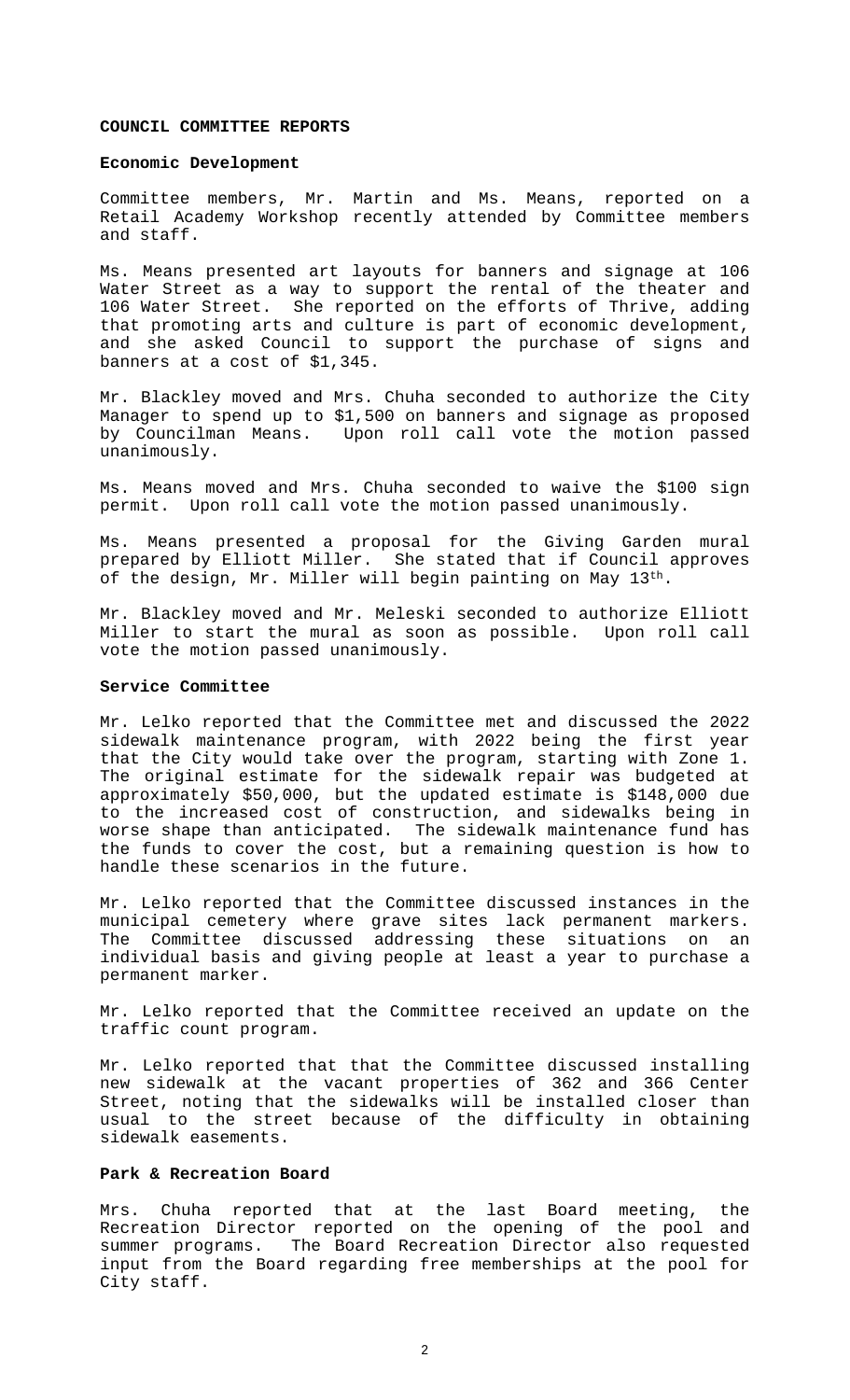Mr. Sharpe stated that the Board was supportive of offering City staff and their families free pool memberships as part of the City's ongoing employee appreciation and wellness programs.

Mrs. Chuha moved and Ms. Means seconded to provide staff members with a free family pool pass for the summer of 2022. Upon roll call vote the motion passed unanimously.

### **HEARING OF PERSONS BEFORE COUNCIL**

#### **Those Persons on the Agenda**

Vince Crawford, representing Waste Management, provided an update on the trash and recycling program in the City. He presented 2 videos showing some of the behind the scenes of Waste Management's trash collection and recycling services.

General questions were asked by Council members regarding trash and recycling.

#### **General Public**

Madelon Horvath, President of Chardon Tomorrow, reported on the Bikes and Hikes event on June 5, an event to celebrate the bike trail and to bring the community together for a free, fun family day.

Bill Hess, 115 North Street, addressed Council and inquired about a schedule of future road closures for road races, noting that he has been denied access to his driveway in the past during these events.

Police Chief, Scott Niehus, stated that he will keep Mr. Hess's complaint into future consideration.

**OLD BUSINESS** – none.

#### **NEW BUSINESS**

**Regarding the appointment of the Clerk of Council to attend Public Records Training on behalf of all members of Council,** Clerk of Council, Amy Day, explained that members of Council are required to attend public records training at least once during their elected term or a designee may attend in their place.

Mr. Meleski moved and Ms. Means seconded to designate the Clerk of Council to attend Public Records Training on behalf of all members of Council. Upon roll call vote the motion passed unanimously.

**Regarding any objections to the issuance of a new D1 liquor permit for Bob Evans Restaurant,** no member of Council had any objections.

### **LEGISLATION**

#### **RESOLUTION NO. 10-22**

A RESOLUTION AUTHORIZING THE SETTLEMENT OF GEAUGA COUNTY COMMON PLEAS COURT CASE NO. 20M000648 AND DECLARING AN EMERGENCY was read for the first time in its entirety.

Mr. Meleski moved and Mrs. Chuha seconded the rules be suspended and the Resolution be read for the second and third time by title only. Upon roll call vote the motion passed unanimously.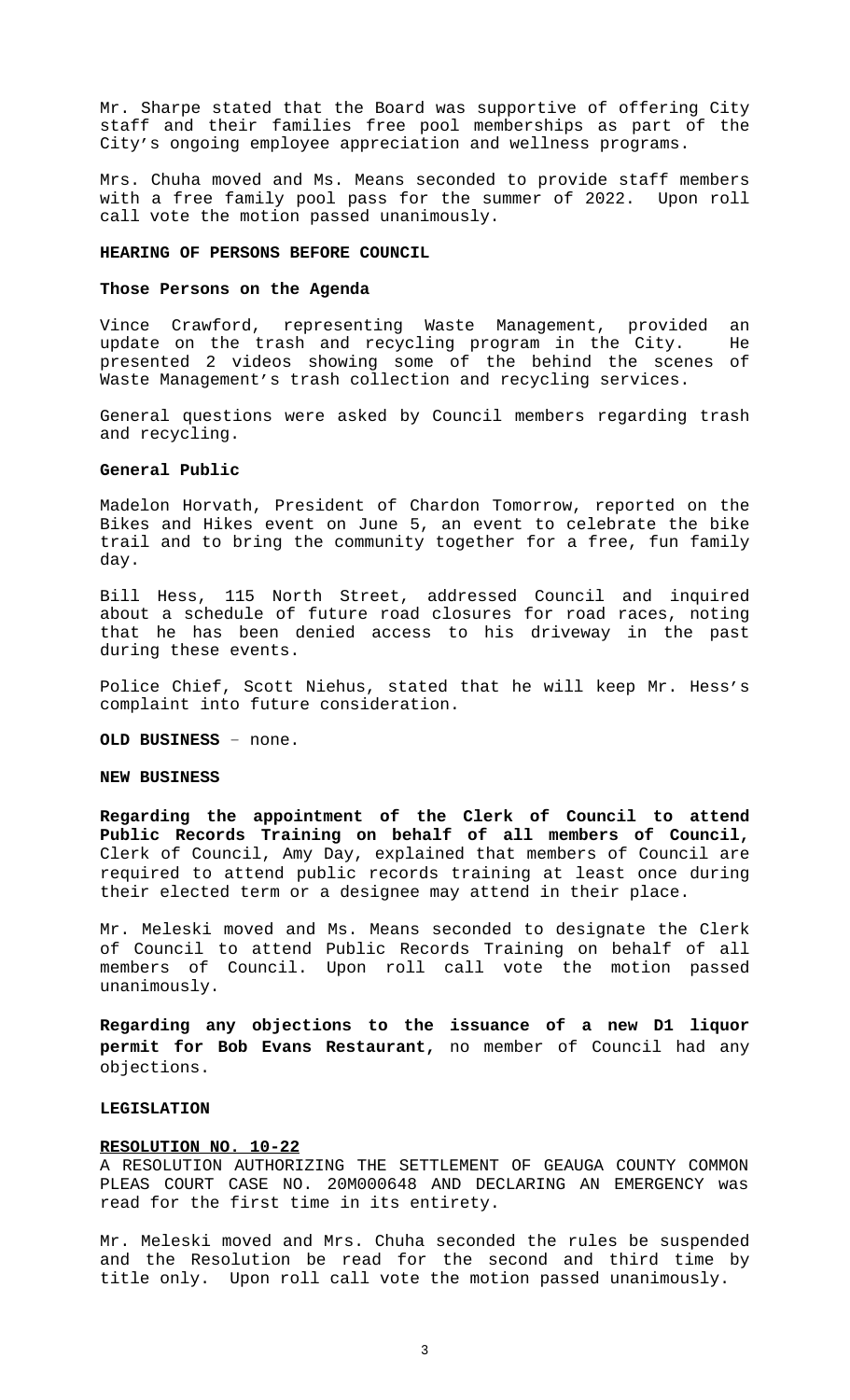Resolution No. 10-22 was then read for the second and third time by title only.

Mr. Blackley moved and Mr. Meleski seconded for the adoption of Resolution No. 10-22.

Mr. Chojnacki stated that the Resolution is the formal enactment of the motion Council passed at its Special Session on May 4<sup>th</sup>. This is what needs to be done to ensure that the appropriate City officials have the authority to settle the lawsuit with the County according to the terms of the judgement entry.

City's legal counsel, Majeed Makhlouf, provided a background on the lawsuit with the County regarding the location of the office of the Board of County Commissioners. He reported that as the case progressed, it became clear that there was a historic opportunity to preserve and develop Chardon Square. After extensive negotiations with the County, the City was able to reach an agreement. He reviewed the terms contained in the judgement entry.

- The City agrees to transfer the land comprising the north end of the Square to the County so that the County may build an addition to the Courthouse.
- The County has to spend a minimum of \$15 million on the renovation.
- The ground breaking must begin by December 31, 2023, with the possibility of a 1-year delay.
- The parking for the courthouse on PPN 10-165594 and the greenspace on the north end of the square would be available to the City after hours for parking or civic events.
- The County will increase its contribution for municipal court prosecution services to \$50,000 in 2023 and \$60,000 in 2024.
- The Prosecuting Attorney and City agree to jointly approach the legislature to change the law shifting the prosecution responsibilities for the Municipal Court from the City to the County Prosecutor's Office.
- The court costs are to be split equally among the parties.
- The City agrees to contribute 10%, capped at \$2 million<br>toward the public infrastructure, site work and toward the public infrastructure, site work and beautification of the Square involved with the Courthouse renovation project.
- The City and County agree to release a joint statement regarding the settlement.

Mayor Grau thanked the legal representatives, Council and former mayors and staff. He added that he has heard only positive comments about the outcome from the public.

Mr. Meleski thanked the County Commissioners for their cooperation and working with the City to achieve a desirable outcome.

Members of Council spoke in support of the outcome.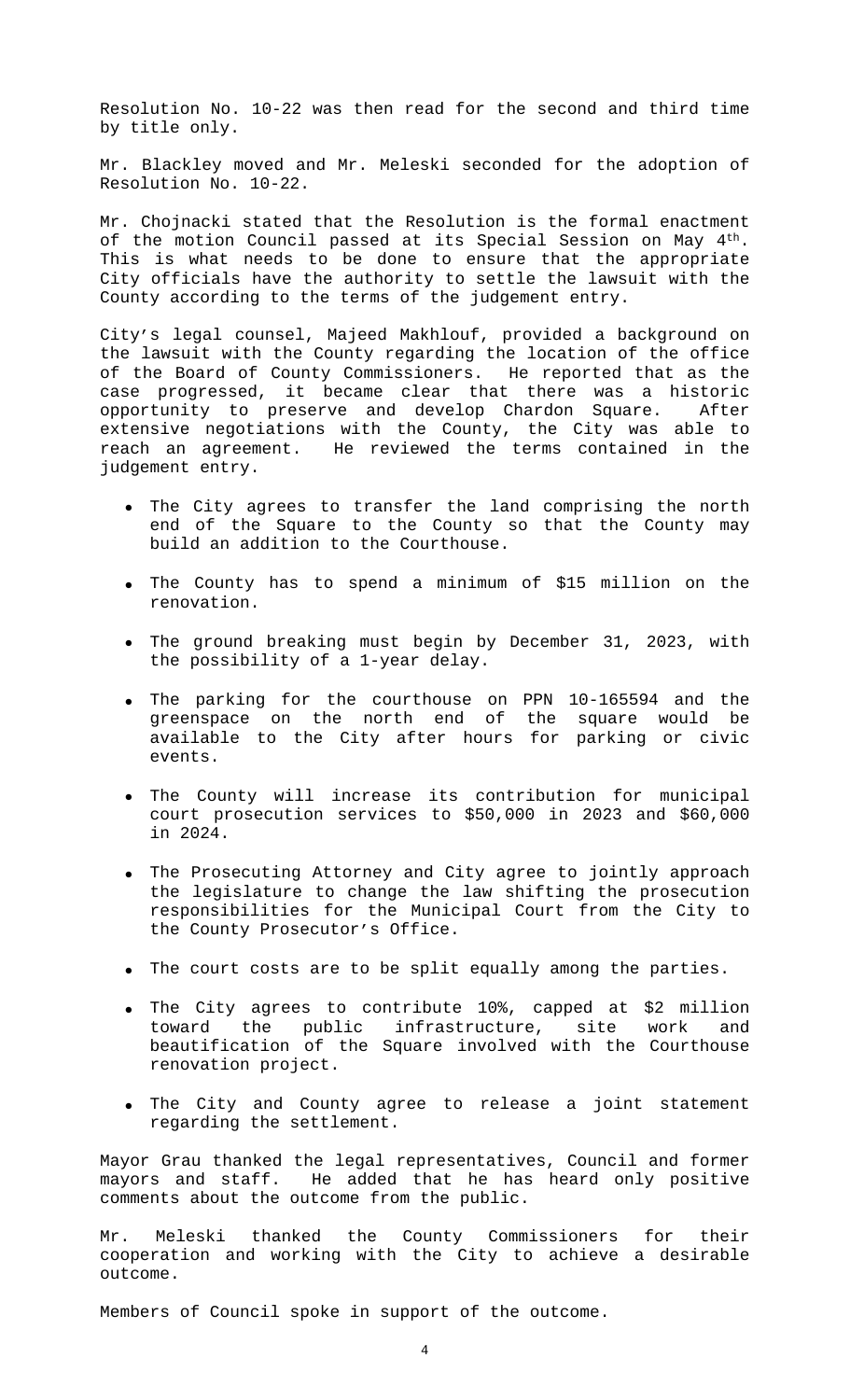Robert Cromwell, 120 Huntington St., inquired about the size and architecture of the proposed courthouse addition, and if it will be subject to the City's review process.

Mr. Makhlouf stated that the County would have to go through the City's architectural review process; however, they have some leeway since they have the power of eminent domain. He noted that the guarantee for the design came in the form of the minimum monetary expenditure by the County. In addition, the Courthouse has been designated as a historic building, and the addition needs to be complementary.

Upon roll call vote the motion passed unanimously.

## **ORDINANCE NO. 3203**

AN ORDINANCE AUTHORIZING THE CITY MANAGER TO ENTER INTO A CONTRACT/AGREEMENT WITH RONYAK PAVING, INC. FOR 2022 STREET MAINTENANCE AND REPAIR AND DECLARING AN EMERGENCY was read for the first time by title only.

Mr. Meleski moved and Ms. Means seconded the rules be suspended and the Ordinance be read for the second and third time by title only. Upon roll call vote the motion passed unanimously.

Ordinance No. 3203 was then read for the second and third time by title only.

Mrs. Chuha moved and Mr. Meleski seconded for the adoption of Ordinance No. 3203.

City Engineer, Doug Courtney, reported that two bids were received; however, both bids were high because of construction cost inflation. In order to keep the project within budget, the options were to rebid the project or pare down the project scope. Because bids are expected to be higher if the project is rebid, certain contract sections and line items of work for nonperformance were considered and recommended. The non-performed work was reviewed by Ronyak Paving who had no objections.

Mr. Lelko stated that since he lives on Cedar Glen, a street in this year's program, he will be abstaining from voting.

Mr. Blackley suggested projects be bid earlier to get better pricing.

Results of the roll call vote:

Blackley: Yes Chuha: Yes Grau: Yes Lelko: Abstain Martin: Yes Means: Yes Meleski: Yes

Motion passed.

#### **ORDINANCE NO. 3204**

AN ORDINANCE AWARDING THE MAPLE HIGHLANDS STREAM AND WETLAND RESTORATION PROJECT TO THE SELECTED BIDDER AND AUTHORIZING THE CITY MANAGER TO EXECUTE ALL DOCUMENTS RELATED TO THE PROJECT AND DECLARING AN EMERGENCY was read for the first time by title only.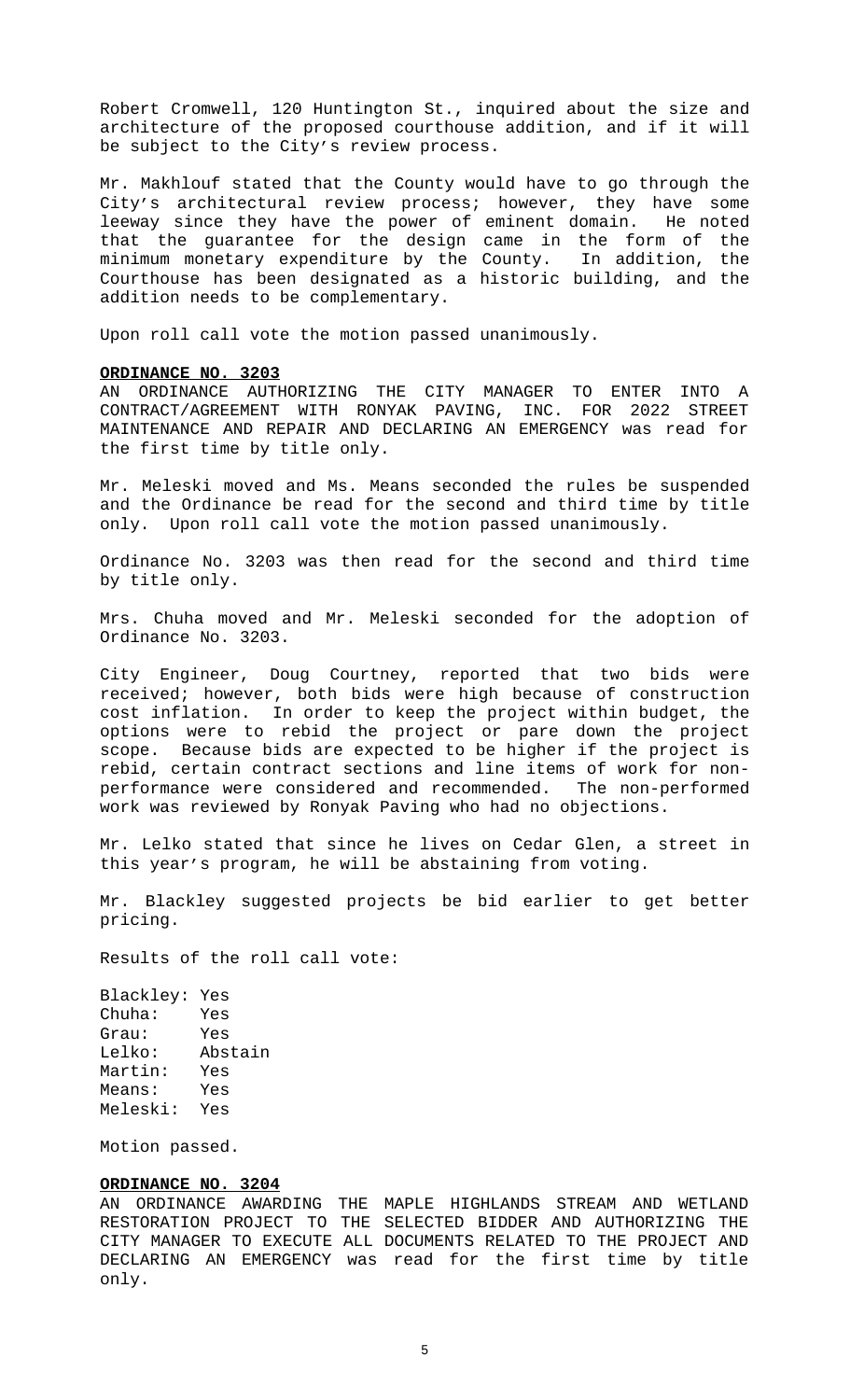Mr. Blackley moved and Mr. Meleski seconded the rules be suspended and the Ordinance be read for the second and third time by title only. Upon roll call vote the motion passed unanimously.

Ordinance No. 3204 was then read for the second and third time by title only.

Ms. Means moved and Mrs. Chuha seconded for the adoption of Ordinance No. 3204.

Mr. Courtney stated that one bid was received for the Maple Highlands Trail Stream & Wetlands Restoration Project which is being funded through an OEPA grant (\$243,970) and City funds (\$53,490). Based on the review and the project scoring by the City and Chagrin Watershed Partners, the award is being recommended to the team of Davey Resource Group and Marks Construction in the amount of \$297,460.

Mr. Courtney answered questions by members of Council regarding the scope of the project.

Upon roll call vote the motion passed unanimously.

# **ORDINANCE NO. 3205**

AN ORDINANCE ENACTING THE MARCH 2022 REPLACEMENT PAGES TO THE CODIFIED ORDINANCES OF THE CITY OF CHARDON AND DECLARING AN EMERGENCY was read for the first time by title only.

Mr. Meleski moved and Ms. Means seconded the rules be suspended and the Ordinance be read for the second and third time by title only. Upon roll call vote the motion passed unanimously.

Ordinance No. 3205 was then read for the second and third time by title only.

Mr. Meleski moved and Mrs. Chuha seconded for the adoption of Ordinance No. 3205. Upon roll call vote the motion passed unanimously.

Mrs. Day stated that Walter Drane provides supplements to the City's codified ordinances bi-annually that reflect ordinances passed by Council over the last 6 months as well as changes to the state's traffic and criminal code. By Council adopting this ordinance, all paper codified ordinance books will be updated with the new pages along with the City's website shortly thereafter.

Upon roll call vote the motion passed unanimously.

## **REVIEW OF EXPENDITURES**

Mr. Meleski reported that he and Councilman Blackley reviewed the monthly expenditures and found them to be in order.

Mr. Blackley noted that in their review of expenditures, it was their desire to improve the process of locating quotes.

# **EXECUTIVE SESSION**

Mr. Meleski moved and Mr. Blackley seconded to adjourn to Executive Session at 9:03 p.m. for conferences with an attorney for the public body concerning disputes involving the public body that are the subject of pending or eminent court action and to consider the sale or other disposition of real property and